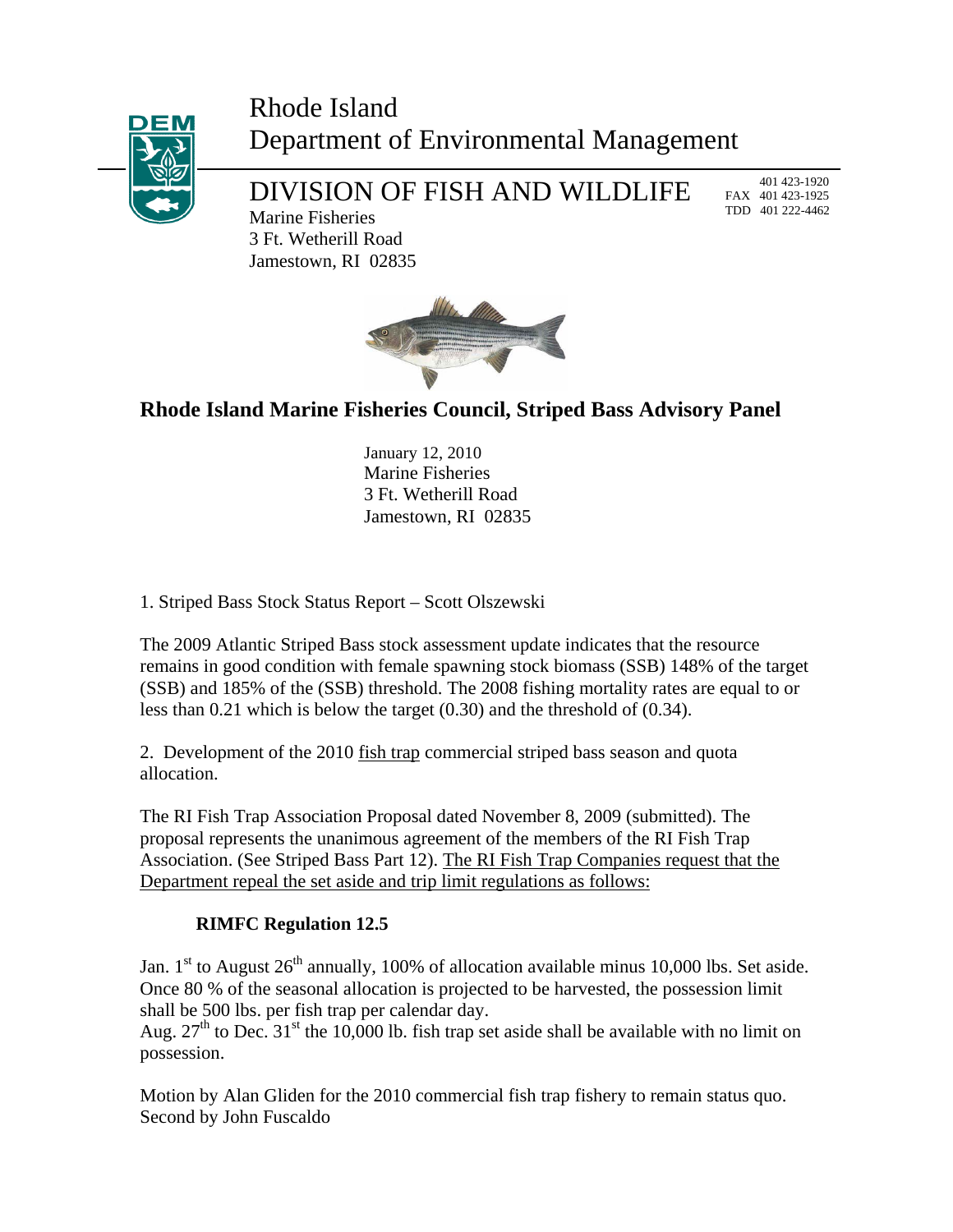All in favor None opposed No abstentions Motion passes

3. Development of the 2010 general category commercial striped bass season and quota allocation.

Discussion revolved around the start date of the Striped Bass General Category June season.

The concern between panel members and those in attendance is that the earlier the start date in June, allow the fishermen in Narragansett Bay to land a disproportionate number of fish due to their availability in the bay at that time. As June moves on the catch increases from areas of Rhode Island and Block Island Sounds.

Comments were made that June  $1<sup>st</sup>$  opening benefits the bay fisherman. A start later in June would spread the catch over all of the participants more evenly. There should be a date that is a balance between the two groups.

The Panel requested that the Marine Fisheries staff put together data which may demonstrate the changing size composition as the catch moves from the bay to the south shore and Block Island. The Marine Fisheries Staff's ability to address this question is limited because SAFIS records only where the fish is sold, not where it is caught. (Table submitted)

Because the fish are generally larger later in June and outside the bay, the quota which is based on weight may be more evenly distributed than most fisherman realize.

Comments were made on adjusting the season split from 75% spring and 25% fall to 60% and 40% respectively and a start date of June 1 until 100% of the quota is reached. Both of which received little or no support.

Bay fisherman feel that they don't get as much of a fall fishery as the south shore fisherman do. The early start benefits the bay and the fall fishery benefits the south shore fisherman.

There is a mini economic boom created by the early June striped bass fishery in the bay benefiting multiple marinas and bait and tackle shops.

Motion by Andy Dangelo to remain status quo Second by Ed Cook

Discussion on the motion:

Everyone assumes that this year will be the same as last. If the menhaden are not in the bay then the fishery could be very different in terms of abundance and size composition.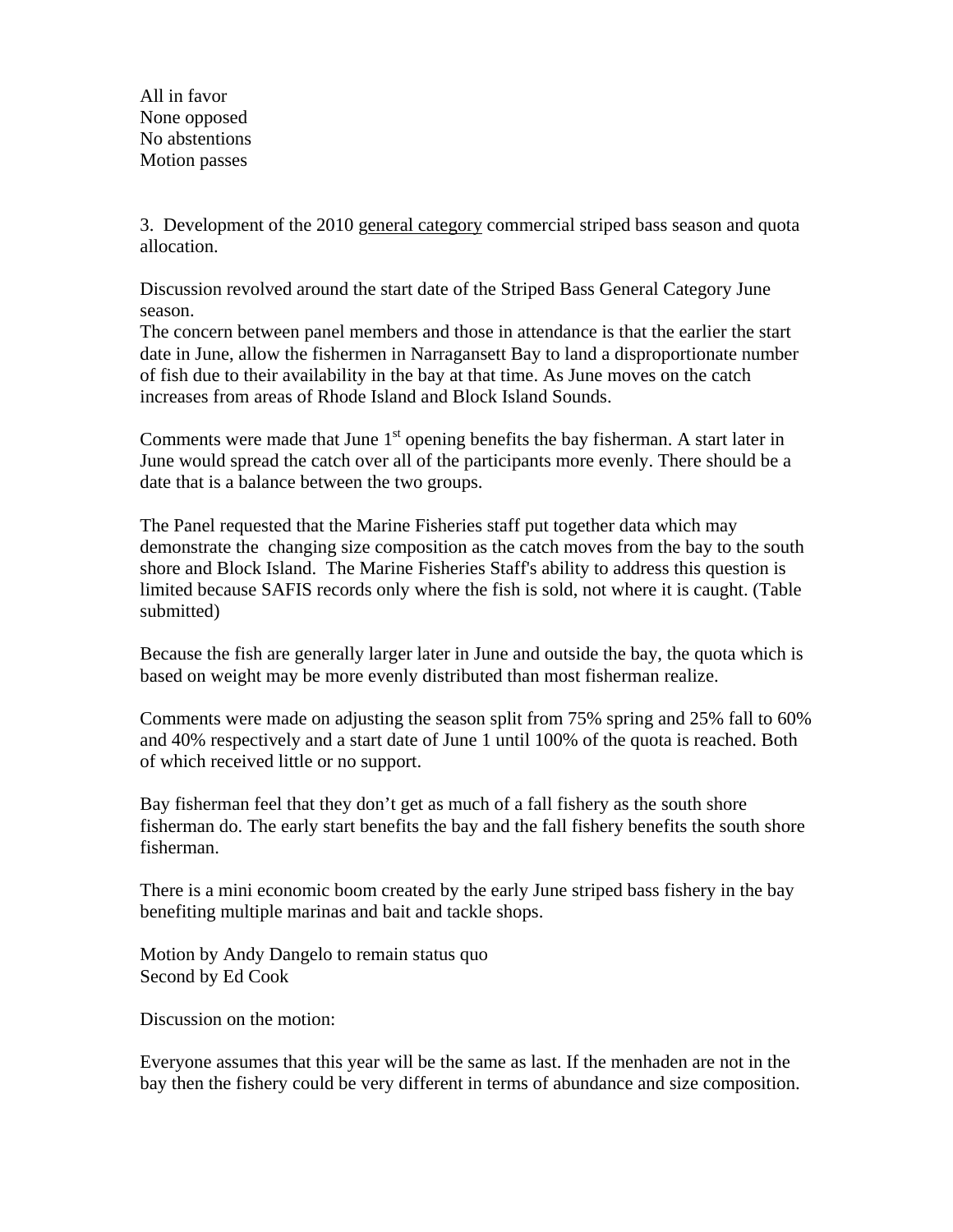The Panel felt that the appropriate data is needed for the staff to make a decision on any proposed season change. (see attachment)

Motion on the table of status quo 3 in favor 3 opposed 1 abstention

Motion failed

Motion by Joe Macari for the General Category start date of June 6, 2010 until 75% of the quota is reached, closed Friday and Saturday throughout. September 1, 2010 until 25% or the remaining quota is exhausted, closed Friday and Saturday throughout. Second by Bob Beresford

3 in favor 2 opposed 1 abstention

Motion carries as Striped Bass Advisory Panel proposal.

4. Recreational Striped Bass fishery: Striped Bass Advisory Panel recommendation for status quo.

5. Other Business: Ed Cook reported on ASMFC Striped Bass Advisory Panel: The AP was not able to reach a consensus agreement on the main option of whether to allow states to roll over unused coastal commercial quota. The majority of the AP members present supported status quo (no roll over). (It should be noted that the AP members in attendance were predominantly representatives of the recreational sector.)

The AP also voiced concern that the SCA model assumes a constant natural mortality of 0.15, yet studies of mycobacteriosis in the Chesapeake Bay have estimated an increase in M.

Attendance: Chris Anderson, RIMFC Advisory Panel Chair Bob Ballou, RIDEM Division of Fish and Wildlife, Chief Scott Olszewski, RI Marine Fisheries John Lake, RI Marine Fisheries John Fuscaldo, RIMFC Striped Bass Advisory Panel Ken Booth, RICRRAA John Martini, RICRR Bob Beresford, RIMFC Striped Bass Advisory Panel Ed Cook, RIMFC Striped Bass Advisory Panel alternate Rick Bellavance, RIMFC Bart Wagner, Narragansett Bay Commercial Fisherman David Fewster, Narragansett Bay Coalition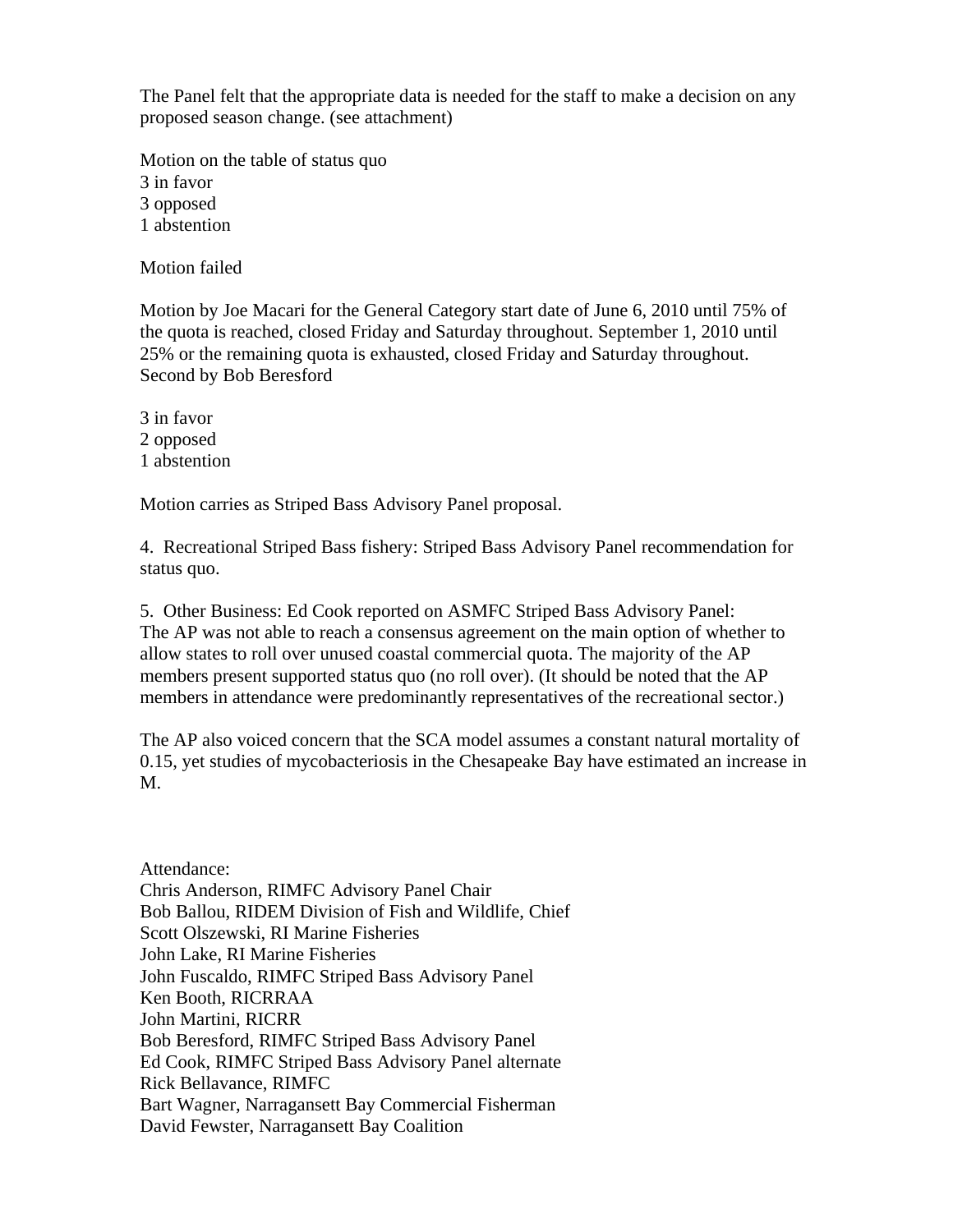Paul Bettancourt, Bay Fisherman Paul Karlz, Bay Fisherman Richard Golembesk, Bay Fisherman Alan Gliden, Commercial Trap Dennis Zambratta, Recreational Shore Fisherman Jerry Tremblay, RICRRA Armand Teixeira, RICRRA John Stavrakas, RISSA Mike McElroy, RISSA Bo Christensen, RICRRA Jack Demers, RICRRA Ray Masciarelli, RI Commercial Adam Silkes Ray Jobin, RIMFC Striped Bass Advisory Panel alternate John Rainone, RIPCBA Frank Tameo, RICRRA Andy Dangelo, RIPCBA Mike Lanni, RIMFC Striped Bass Advisory Panel Joe Macari, RIMFC Striped Bass Advisory Panel